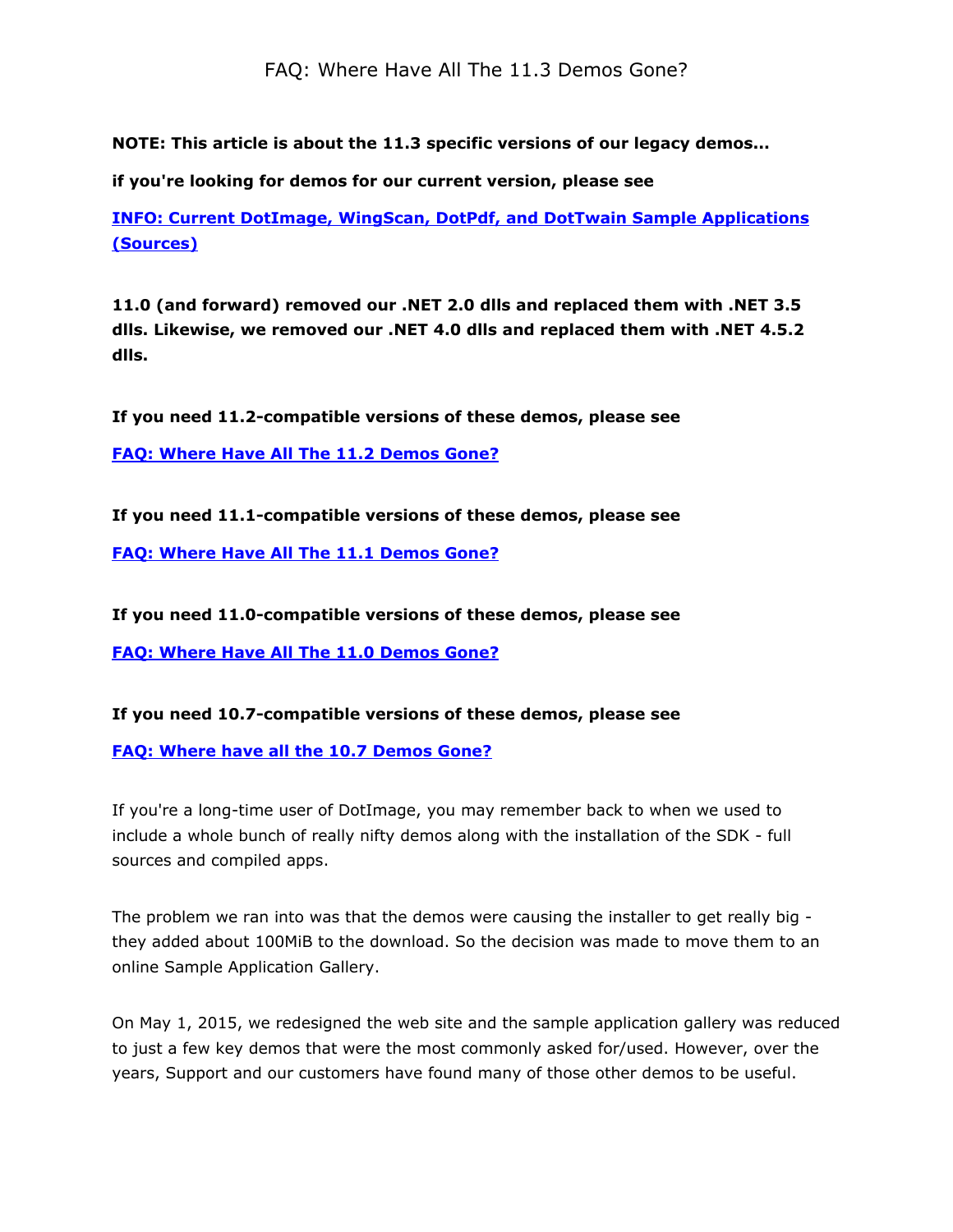So, without further delay: here is a list of links to those "Legacy Demos"

| <b>DESKTOP</b>                                                                                                                                                                                                                                                                                                                                                                                                                                                                                                                                                                                                                                                                   | <b>WEB</b>                                                                                                                                                                                                                                                                                  |
|----------------------------------------------------------------------------------------------------------------------------------------------------------------------------------------------------------------------------------------------------------------------------------------------------------------------------------------------------------------------------------------------------------------------------------------------------------------------------------------------------------------------------------------------------------------------------------------------------------------------------------------------------------------------------------|---------------------------------------------------------------------------------------------------------------------------------------------------------------------------------------------------------------------------------------------------------------------------------------------|
| <b>HTML 5 WebDocumentViewer</b><br>Most Common / Popular                                                                                                                                                                                                                                                                                                                                                                                                                                                                                                                                                                                                                         |                                                                                                                                                                                                                                                                                             |
| <b>AdvancedScanToFile</b> (formerly<br>$\bullet$<br>ScanToFile)<br><b>TWAIN Acquisition Demo (formerly</b><br>$\bullet$<br>Acquisition)<br><b>Annotation Viewer Demo (formerly</b><br>$\bullet$<br>DocumentAnnotationViewer)<br><b>Barcode Reader Demo</b> (formerly<br>$\bullet$<br>Barcoder)<br><b>DocumentRegions</b><br>DotAnnotateDemo<br>DotImageDemo<br><b>FolderThumbs</b><br>$\bullet$<br>OfficeToPdf (formerly WordToPDF)<br>PdfDemo (a.k.a. PDF Viewer demo)<br>$\bullet$<br>PdfDocumentCombineWithRepair<br>$\bullet$<br><b>PDFtoTIFF</b><br>SearchablePDFDemo<br><b>TIFFtoPDF</b><br><b>WPF Annotations Demo (formerly</b><br>WpfAnnotations)<br><b>Other Demos</b> | AnnotationLoader (convenience class<br>$\bullet$<br>for loading WDV annotations)<br><b>WebViewingDemo</b><br>$\bullet$<br>(WebDocumentViewer)<br><b>WingScanDemo</b><br>$\bullet$<br><b>Classic ASP.NET WebAnnotationViewer</b><br><b>DotImageWebForms</b><br><b>HTMLDocumentViewerDemo</b> |
| AdvancedDocClean<br>ColorExtractionDemo<br>ColorManagementDemo<br>CompositeCommandDemo<br><b>CompositePrintDemo</b><br>CustomCommandDemo<br>DatabaseDemo<br>DicomLeveling<br><b>DicomViewer</b><br>DocumentViewerDemo                                                                                                                                                                                                                                                                                                                                                                                                                                                            |                                                                                                                                                                                                                                                                                             |